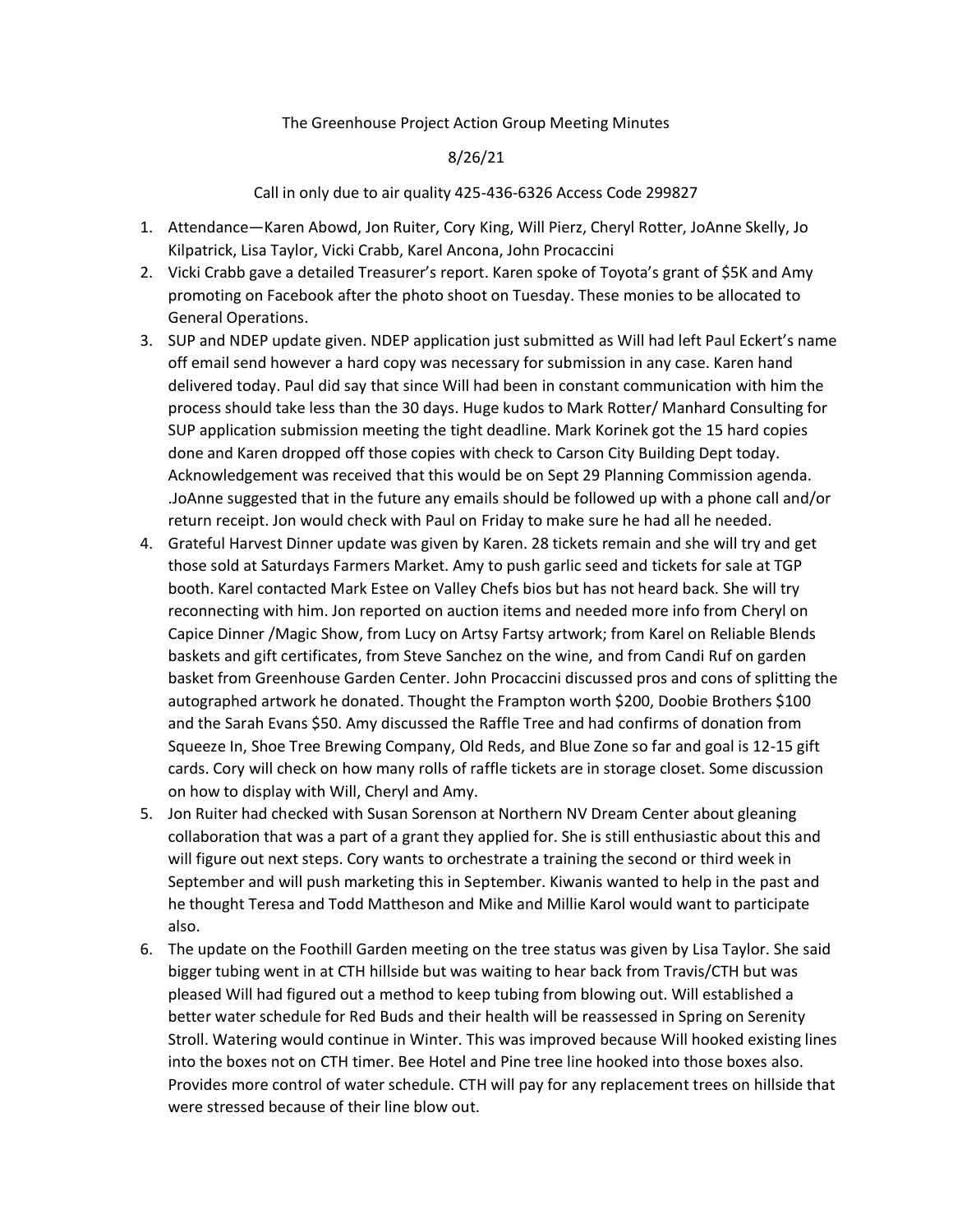- 7. Executive Director Jon Ruiter provided updates. Specialty Crop grant will be funded for 1yr at the end of September which coincides with AmeriCorps hire for the expanded Teaching Farm project. He thanked Lisa for spear heading this and following up. Jon attended virtually the NDEP Partners for Sustainable NV meeting of 90 folks from all over the state. Mission statement was established plus 7 working groups of which TGP would participate in organics management. He reviewed the produce donations to date on sheet attached. Will stated he is picking tomatoes and peppers next week and that and the harvested garlic would all be delivered for donation.
- 8. Greenhouse Manager Cory king was harvesting squash, peppers and eggplant for donation. Had AmeriCorps assist to get hoop house planted in their last week so potatoes and Jerusalem artichokes will be a Fall harvest for donation. Greenhouse is clean with peppers and greens growing and seedling tomatoes started. Rebecca, Amelia and Kristen finished their AmeriCorps terms, but Kristen would return in December and stay at Miss Me Not Farm. Cory hired a full time AmeriCorps who will start in September and rest of hiring will be for Spring. CHS students will be part of tomato push for late Fall harvest. Students are out on less smokey days. CLS and Plant Science have same period so have to coordinate when coming to the greenhouse. Cory talked to Mark Korinek who said Mike Mortenson would install the sweeps on the outdoor classroom and the NV Energy plaque.
- 9. Assistant Manager Will Pierz updated the group on status of other crops. Root crops like beets, carrots and radishes not effected by the smoke and collard greens doing well also. Tomatoes suffered from early heat with blossom loss but a second fruiting for harvest. Overwatering in hoop house did minimal harm for tomato split. Will is starting to dig potatoes. Corn not great. The perennials and fruit trees looking good. Cover crops are stable. Compost piles coming along. Will is touching base with Dave Lamb on shade structure construction. Cheryl volunteered to help Will from 6:45-7:30 am to harvest flowers.
- 10. Education Coordinator Amy Riddle said high school classes going well except for air quality which hinders them coming to the greenhouse. She is working with Rebecca G. on student's science notebooks and curriculum.
- 11. Charlie Mann submitted the AG update as he had a schedule conflict. FFA officers will host Ice Cream Social for all FFA members tomorrow after school. The first chapter meeting is September 13. They will have a Soils Judging Team this year and will be competing in the state contest on September, 22 in Battle Mountain. Open House is September 13. Nevada FFA is moving forward with in person conferences for the students. They will be going to the National FFA Convention. Kelly Strasser is competing in the Dairy Handler Activity. Their officer team will be attending National FFA Convention as well.
- 12. Next newsletter deadline and Amy will check with Millie on what is needed. Karel Ancona will do her board member article and another piece as well.
- 13. Under other issues Karen discussed thank you stationary with TGP logo to personally thank all 2021 donors. Vicki will generate a master list which Jon and Karen will add to. Cheryl generated a vector file for the logo so Karen will talk to Office Depot about next steps. Cheryl asked Jo Kilpatrick to review insurance policy and will get Jo the requested complete policy.
- 14. Next meeting Thursday September 30, 2021 @ 2:30 PM @ GC with call in option.
- 15. Meeting adjourned at 3:45 PM.